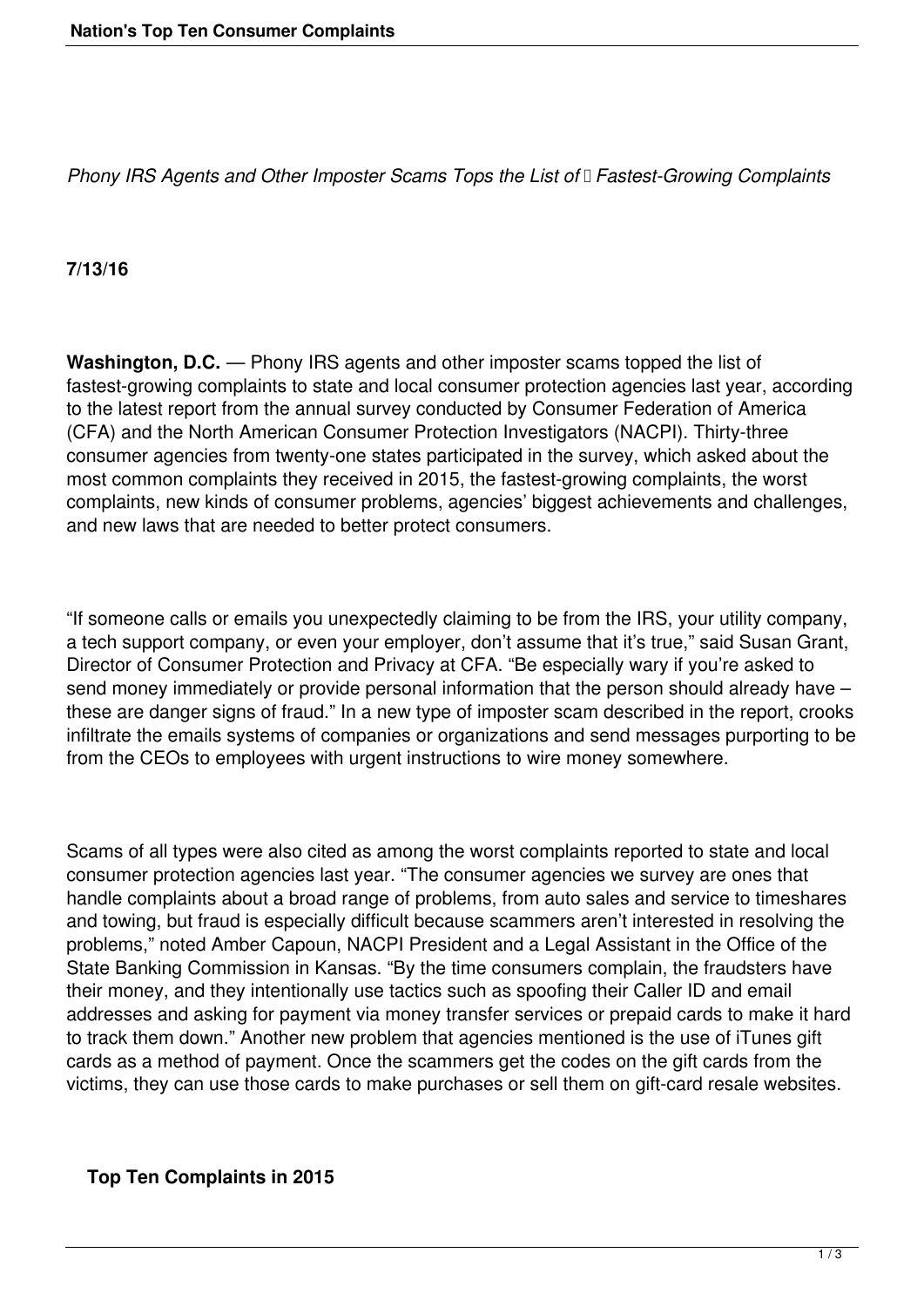The top complaints were those most frequently cited by the agencies as the most common complaints they received last year.

**1. Auto.** Misrepresentations in advertising or sales of new and used cars, lemons, faulty repairs, leasing and towing disputes.

**2. Home Improvement/Construction.** Shoddy work, failure to start or complete the job.

**3. Utilities.** Service problems or billing disputes with phone, cable, satellite, Internet, electric and gas service.

**4. Credit/Debt.** Billing and fee disputes, mortgage modifications and mortgage-related fraud, credit repair, debt relief services, predatory lending, illegal or abusive debt collection tactics.

**5. Retail Sales.** False advertising and other deceptive practices, defective merchandise, problems with rebates, coupons, gift cards and gift certificates, failure to deliver.

**6. Services.** Misrepresentations, shoddy work, failure to have required licenses, failure to perform.

**7. Landlord/Tenant.** Unhealthy or unsafe conditions, failure to make repairs or provide promised amenities, deposit and rent disputes, illegal eviction tactics.

**8. Household Goods.** Misrepresentations, failure to deliver, faulty repairs in connection with furniture or appliances.

**9. Health Products/Services.** Misleading claims; unlicensed practitioners.